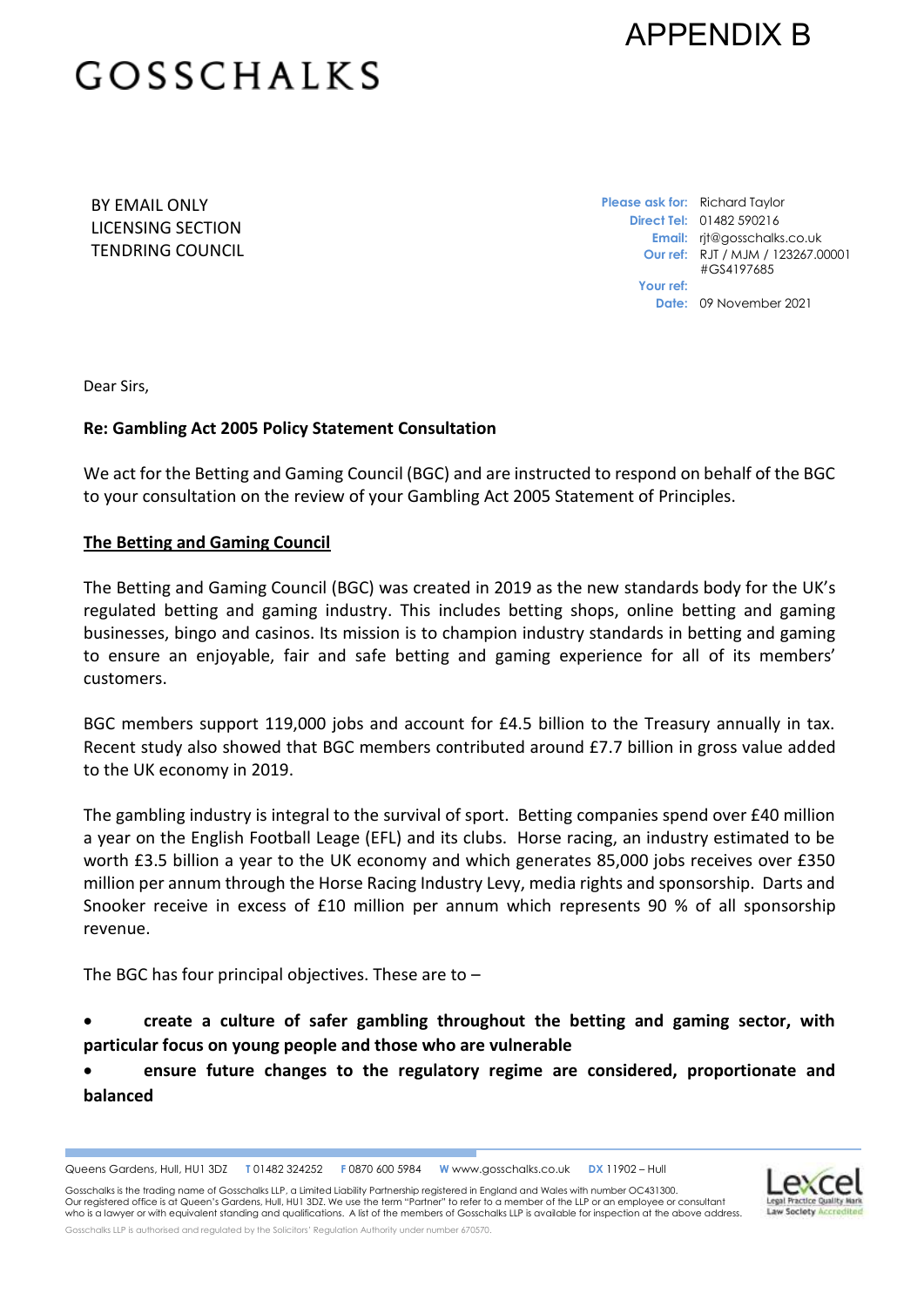

**2** / **5**

- **become respected as valuable, responsible and engaged members of the communities in which its members operate**
- **safeguard and empower the customer as the key to a thriving UK betting and gaming industry**

Before we comment on your draft policy document, it is important that the backdrop against which the comments are made is established.

## **Betting and Gaming in the UK**

Betting and gaming is an incredibly important part of the UK leisure and hospitality industry, employing over 70,000 people, including 50,000 in betting, 13,000 in casinos and 10,000 people directly employed online. The betting and gaming industry contributes £8.7 billion Gross Value Added to the UK economy & contributes £3.2 billion to HM Treasury. In addition, casinos contribute over £120 million to the tourism economy each year.

Betting and gaming is widely enjoyed in the UK. Around 30 million people participate in some sort of gambling, whether that is on the National Lottery, placing a bet in betting shops, playing in casinos or at bingo. The overwhelming majority of these people do so safely without reporting any problems.

Any consideration of gambling licensing at the local level should also be considered within the wider context.

• the overall number of betting shops is in decline. The latest Gambling Commission industry statistics show that the number of betting offices (as of March 2020) was 7681. This is reducing every year and has fallen from a figure of 9137 in March 2014. Covid 19 had a devasting effect on the betting industry. The number of betting offices in June 2020 was down to 6461.

• planning law changes introduced in April 2015 have increased the ability of licensing authorities to review applications for new premises, as all new betting shops must now apply for planning permission.

• In April 2019 a maximum stake of £2 was applied to the operation of fixed odds betting terminals

• successive prevalence surveys and health surveys tells us that problem gambling rates in the UK are stable and possibly falling.

### **Problem Gambling**

Problem gambling rates are static or possibly falling. The reported rate of 'problem gambling' (according to either the DSM-IV or the PGSI) was 0.8% of the adult population in 2015, in 2016 it was 0.7% and in 2018 it was 0.5% of the adult population.

Figures published by the Gambling Commission in October 2021 show that the rate of problem gambling in the year to September 2021 was 0.3%, having fallen from 0.6% the previous year.

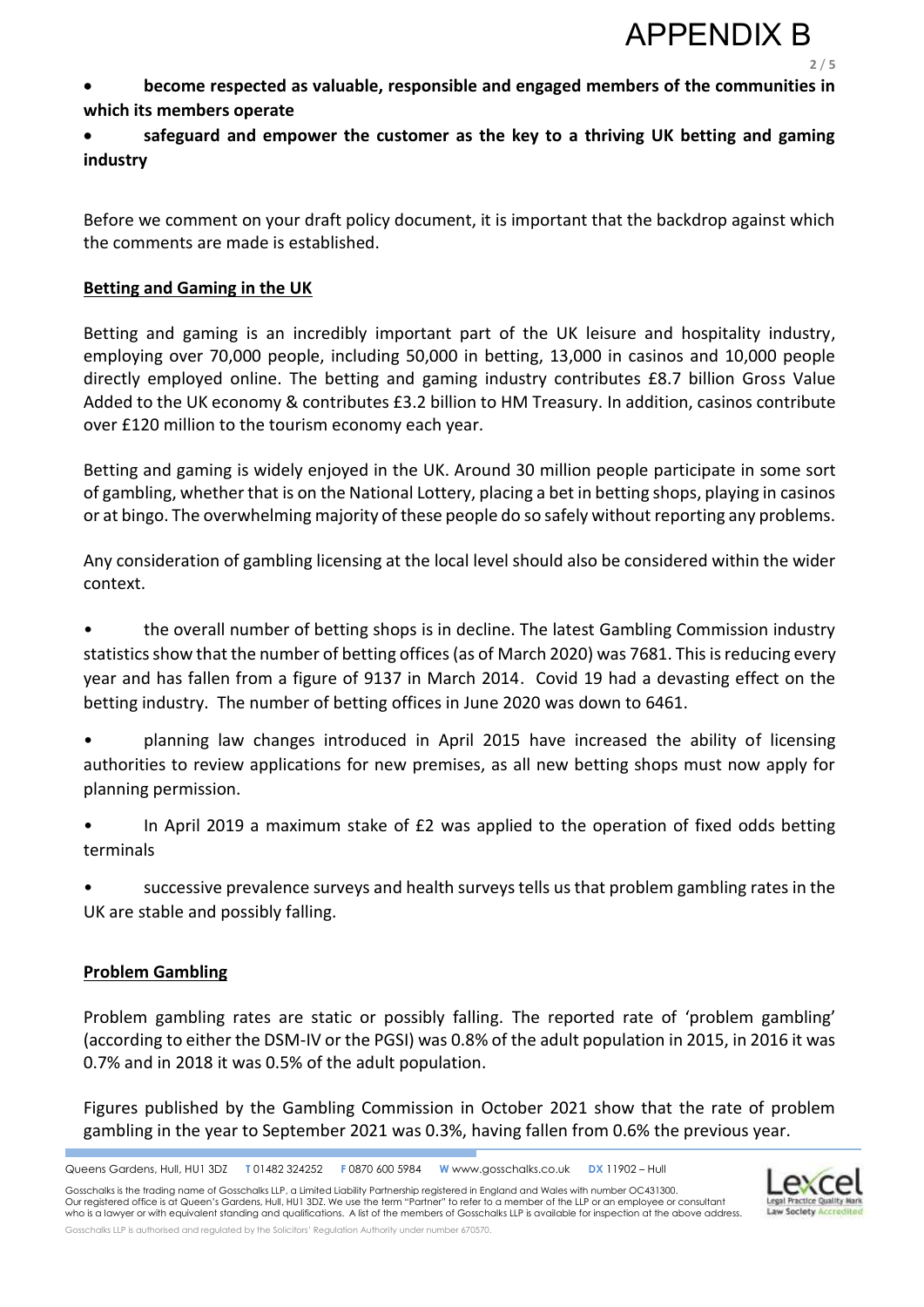**3** / **5**

We might finally be seeing a reduction in problem gambling due to the raft of measures that have been put in place recently both by the industry, the Gambling Commission and the Government – from a ban on credit cards, restrictions to VIP accounts, new age and identity verification measures and voluntary restrictions on advertising.

Whilst one problem gambler is too many, both the Government and regulator both say there is no evidence that problem gambling has increased in recent years.

During the Covid-19 period of lockdown, both the Gambling Commission and Government have acknowledged that problem gambling levels have not increased.

In June 2020, the BGC's five largest members committed to increasing the amount they spend on research, education and treatment (RET) services from 0.1 per cent to 0.25 per cent of their annual revenue in 2020, 0.5 per cent in 2021, 0.75 per cent in 2022 and 1 per cent in 2023. The five operators confirmed they will provide £100 million to GambleAware charity to improve treatment services for problem gamblers.

Rates of 'problem gambling' in the UK are low by international standards – compared to France (1.3%), Germany (1.2%), Sweden (2.2%) and Italy (1.27%).

The BGC supported the creation of the new NHS gambling treatment clinics who have promised 22 clinics, 3 of which are open now. We are pleased that the NHS have committed to work to increase the number of clinics in the UK in addition to existing serviced delivered by Gordon Moody Association and GamCare's 120 treatment centres located throughout the UK.

The BGC welcomes the Gambling Commission's National Strategy was a way of accelerating progress on responsible gambling and tackling problem gambling. Our members are fully committed to meeting this challenge and are working tirelessly to deliver new responsible gambling initiatives including technology that tackles problem gambling and supporting a statutory levy and increased funding for problem gambling clinics.

Underage participating by those aged 11-16 in any gambling activity has declined from 22% to 11% over the past decade; here, 'gambling activity' mainly relates to personal betting (e.g. playing cards with friends) and legal play of lotteries (e.g. participating with consent of parents / guardians). BGC members have a zero tolerance to those under the age of 18 attempting to use their products.

### **Working in partnership with local authorities**

The BGC is fully committed to ensuring constructive working relationships exist between betting operators and licensing authorities, and that where problems may arise that they can be dealt with in partnership. The exchange of clear information between councils and betting operators is a key part of this and the opportunity to respond to this consultation is welcomed.

# **Differentiation between Licensing Act 2003 and Gambling Act 2005 applications**

Queens Gardens, Hull, HU1 3DZ. **T** 01482 324252. **F** 0870 600 5984 **W** www.gosschalks.co.uk . **DX** 11902 – Hull

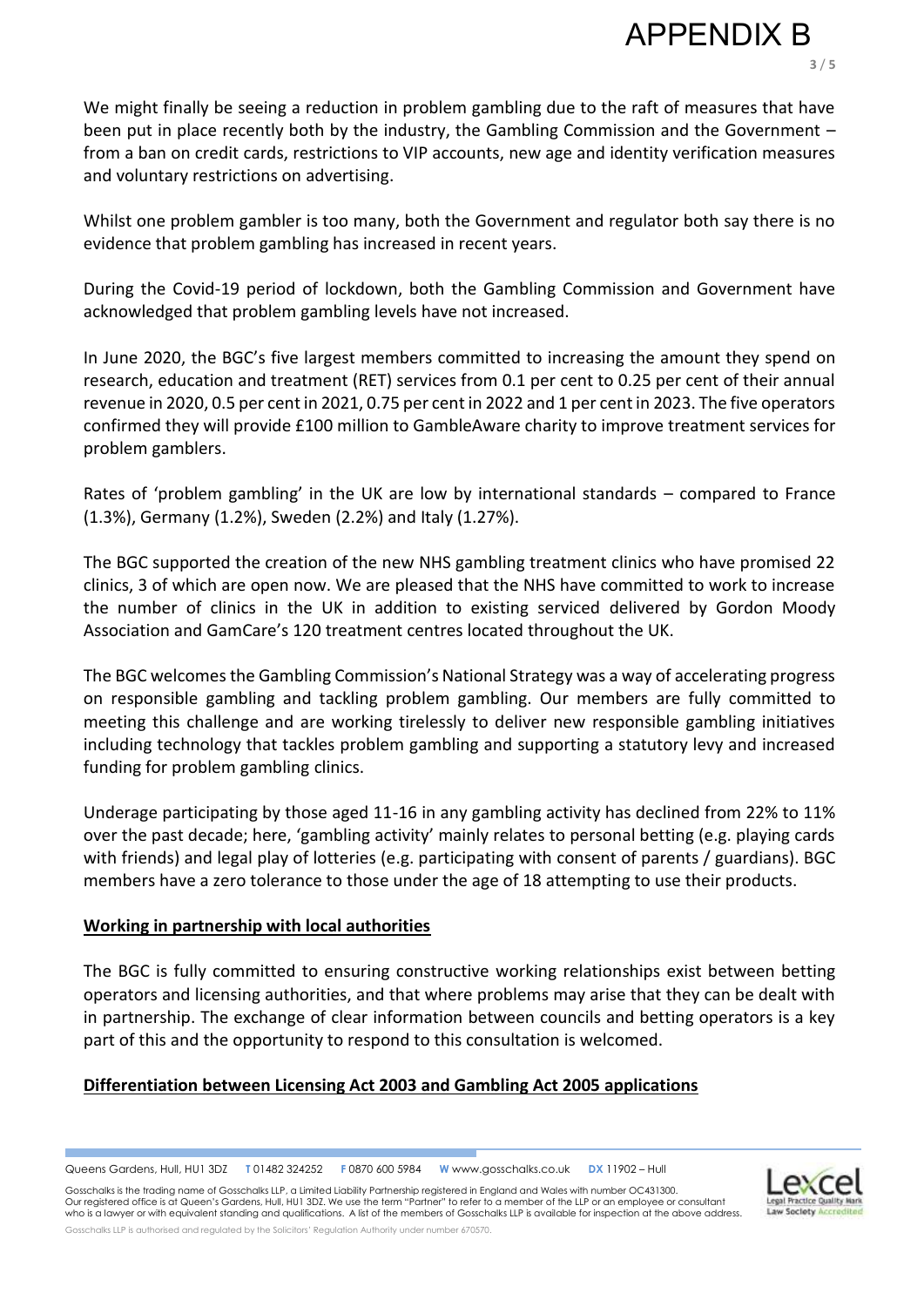# APPENDIX B

**4** / **5**

When considering applications for premises licences, it is important that a clear distinction is made between the regimes, processes and procedures established by Gambling Act 2005 and its regulations and those that are usually more familiar to licensing authorities – the regimes, processes and procedures relating to Licensing Act 2003.

Whilst Licensing Act 2003 applications require applicants to specify steps to be taken to promote the licensing objectives, those steps being then converted into premises licence conditions, there is no such requirement in Gambling Act 2005 applications where the LCCP provide a comprehensive package of conditions for all types of premises licence.

It should continue to be the case that additional conditions in Gambling Act 2005 premises licence applications are only imposed in exceptional circumstances where there are clear reasons for doing so. There are already mandatory and default conditions attached to any premises licence which will ensure operation that is consistent with the licensing objectives. In the vast majority of cases, these will not need to be supplemented by additional conditions.

The LCCP require that premises operate an age verification policy. The industry operates a policy called "Think 21". This policy is successful in preventing under-age gambling. Independent test purchasing carried out by operators and submitted to the Gambling Commission, shows that ID challenge rates are consistently around 85%.

When reviewing draft statements of principles in the past, we have seen statements of principles requiring the operation of Challenge 25. Unless there is clear evidence of a need to deviate from the industry standard then conditions requiring an alternative age verification policy should not be imposed.

The BGC is concerned that the imposition of additional licensing conditions could become commonplace if there are no clear requirements in the revised licensing policy statement as to the need for evidence. If additional licence conditions are more commonly applied this would increase variation across licensing authorities and create uncertainty amongst operators as to licensing requirements, over complicating the licensing process both for operators and local authorities

# **Considerations specific to the Gambling Licensing Policy Statement 2022-2025**

On behalf of the BGC we welcome the light-touch approach adopted by the draft statement of principles. In the circumstances, there is very little upon which we feel it necessary to comment.

Paragraph 15.8 in Part B indicates that applicants are expected to offer their own suggestions as to the way n which the licensing objectives can be effectively met. This is in the part of the policy which explains the licensing authority's approach to conditions and we would recommend that this paragraph be redrafted to avoid any confusion with Licensing Act 2003 requirements. It is very important that a distinction is made between applications made under Licensing Act 2003 and those made under Gambling Act 2005. Under Licensing Act 2003, applicants are expected/required to identify measures to be taken to promote the licensing objectives in the operating schedule These are then converted into conditions. There is no similar facility or expectation under Gambling Act 2005.

Queens Gardens, Hull, HU1 3DZ. **T** 01482 324252. **F** 0870 600 5984 **W** www.gosschalks.co.uk . **DX** 11902 – Hull